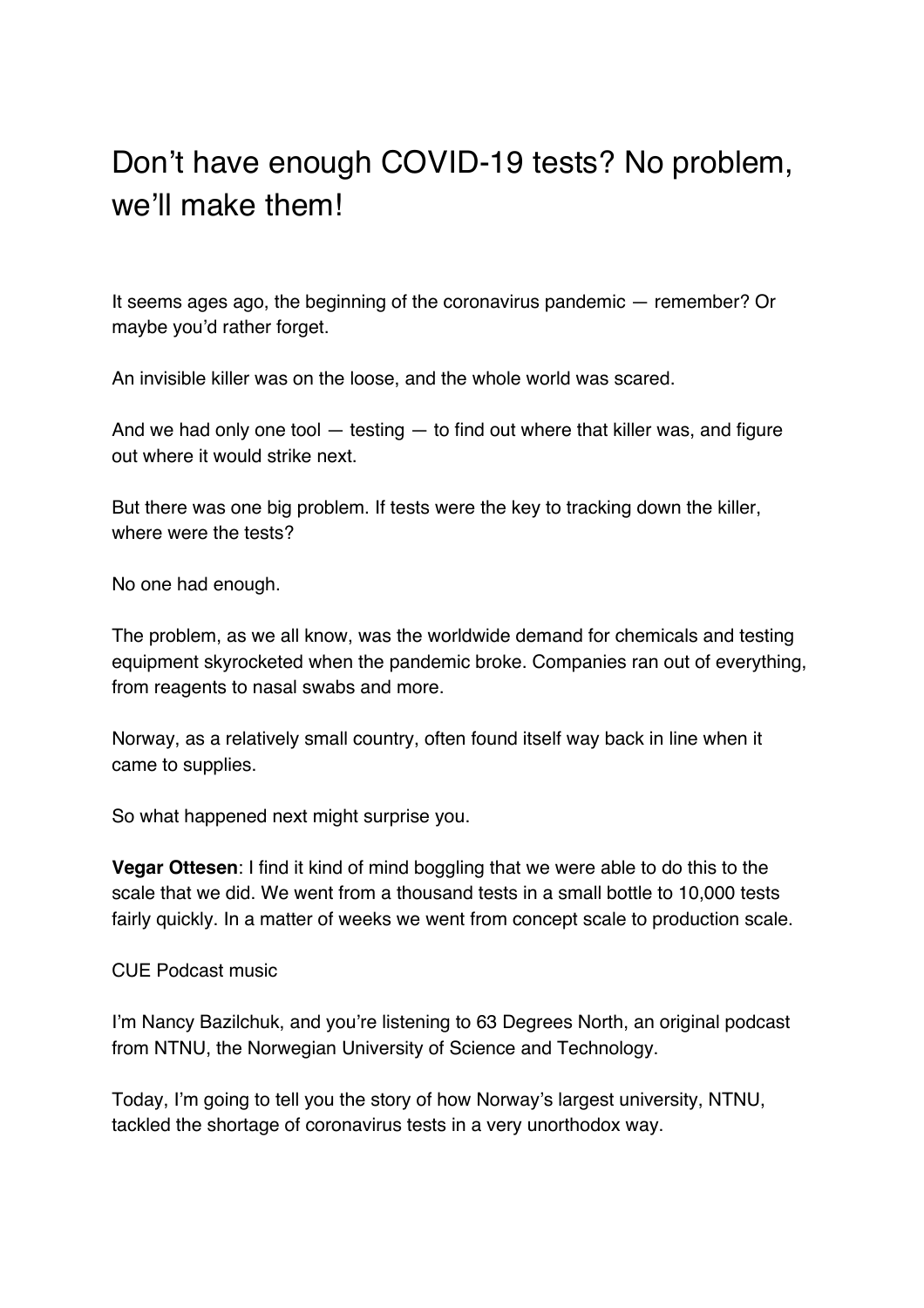It's an unlikely story of how a bunch of lab geeks, some vanishingly small beads and two emails saved Norway's bacon. And it's even got a happy ending, in the faraway and beautiful land of Nepal.

I'll give you an inside view of the very earliest days of the pandemic, to see how researchers were able to produce tens of thousands of tests for Norway to use in a matter of weeks. It was an incredible pressure cooker — everyone on the team was working to produce the tests, and at the same time trying to avoid getting COVID – which could have crippled the test production.

**Nancy**: So let's begin at the beginning. In this story, that would be March 20, 2020.

**Magnar**: You know the way that happened was that my leader of the Department of Clinical and Molecular Biology got the request from St. Olavs Hospital. The whole medical faculty got the request, and the request was, do you have any kits for RNA extraction? And that was the simple question.

**Nancy**: That's Magnar Bjørås. **Magnar**: Professor in Molecular Medicine.

**Nancy**: Norway's first coronavirus infection was detected on February 26. Newspapers had already begun to warn of shortages of personal protective equipment and tests. On March 12th, the government essentially shut the country down. People were told to work from home whenever possible. Wherever you're listening from, you can probably fill in the rest. Everything ground to a halt. People were afraid to go to grocery stores, no one got their hair cut. And yeah, toilet paper.

In Trondheim, doctors at St. Olavs Hospital began feeling the pinch almost immediately. St. Olavs is one of the four big regional hospitals in the country. So on March 20, they broadcast the urgent cry for help that Magnar Bjørås told us about earlier.

**Magnar**: When I saw that email, I thought immediately, of course we have kits, but we have kits maybe for two, three, 400 samples, it's nothing because we don't do large scale RNA extraction. We do small scale. So then I started to think there is no way we can provide them with anything that can support them in short run or long run.

**Nancy**: One thing you need to know about Magnar Bjørås is that he grew up on a farm. That's part of how he got interested in biology.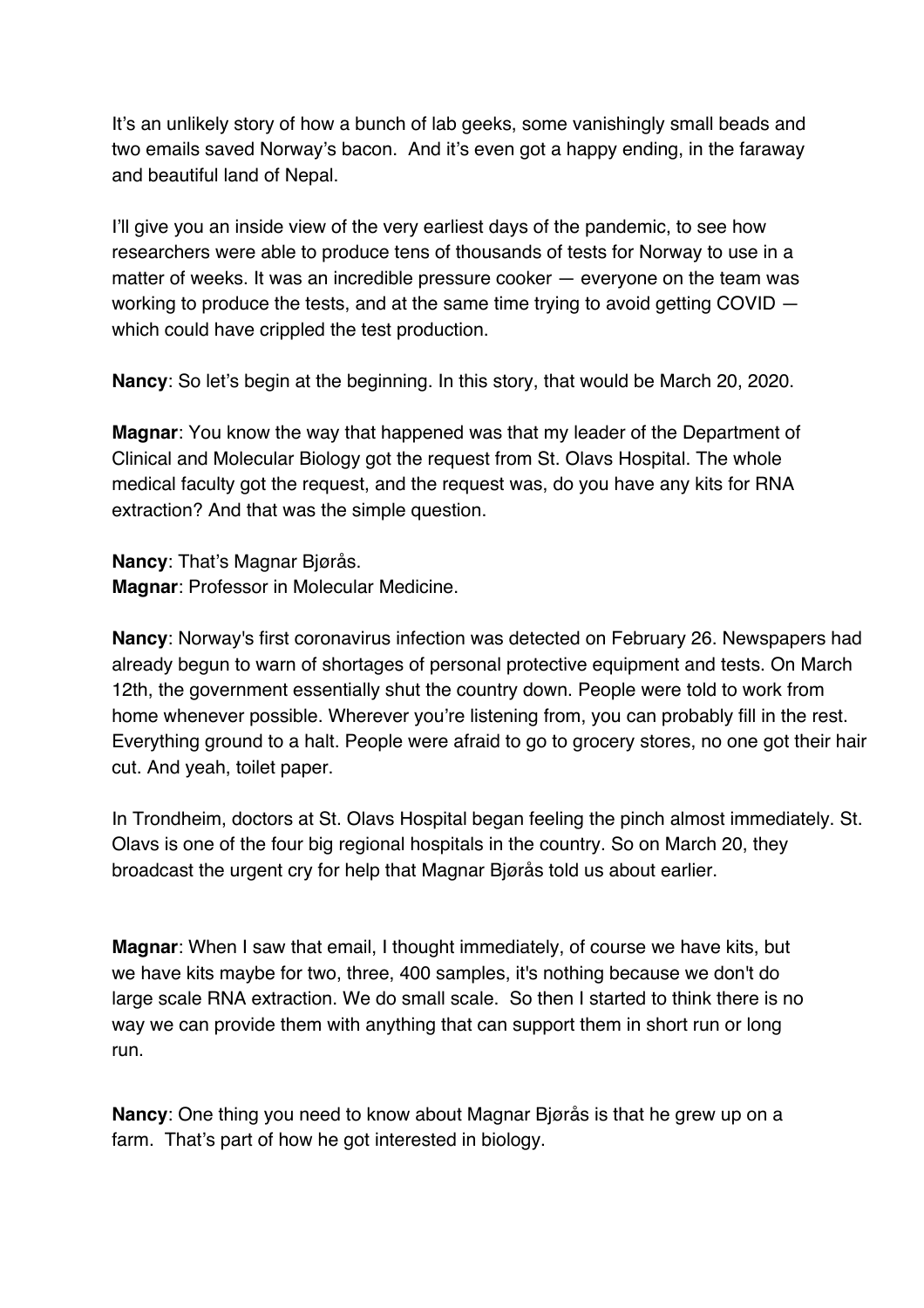**Magnar**: I grew up at the farm and I was very interested in the life on the farm and the animals and how living life was — what's behind it.

**Nancy**: It's not hard to imagine that his background on the farm, where you need to know how to fix things and make do with what you have, contributed to what happened after Magnar got that first email.

**Magnar**: So, when the request from St Olavs Hospital came because they were lacking reagents to do the extraction test, I thought that we can try to make an in-house test — and that's how it started. And I, we, thought that we'll do that now for the hospital for a few weeks, and so we can help them out of the crisis.

**Nancy**: At first Bjørås and his colleagues made a test that used alcohol to extract the viral RNA. It worked, but it would be tough to implement at the scale needed. No, they needed something that would be fast and easy to use.

**Nancy**: Enter another email. It turns out a researcher that Magnar worked with knew about this researcher over in chemical engineering who was doing some interesting work with nanoparticles.

**Sulalit:**So we actually received a more general email from Magnar's department addressed to the head of the group at our department. And then he forwarded the email to us because he had been knowing that I was working with such particles and the journey started.

## **Nancy**: That's

**Sulalit** introduces himself.

**Nancy**: While Magnar grew up on a Norwegian farm, Sulalit grew up in India and came to NTNU to do his master's and then PhD in the chemical engineering department. He did a shared postdoc at TU Delft and NTNU, working with tiny iron oxide particles coated with silica. The particles were labelled with a little DNA barcode. By dropping these little harmless particles into a river, for example, they could trace the flow of the water along its journey, by sampling the water, plucking their little iron oxide particles up using a magnet and reading the barcode.

As it happened, they had already decided to try attaching RNA to the particles.

**Nancy**: And guess what: The SARS-CoV-2 virus , the virus that causes COVID-19, is an RNA virus!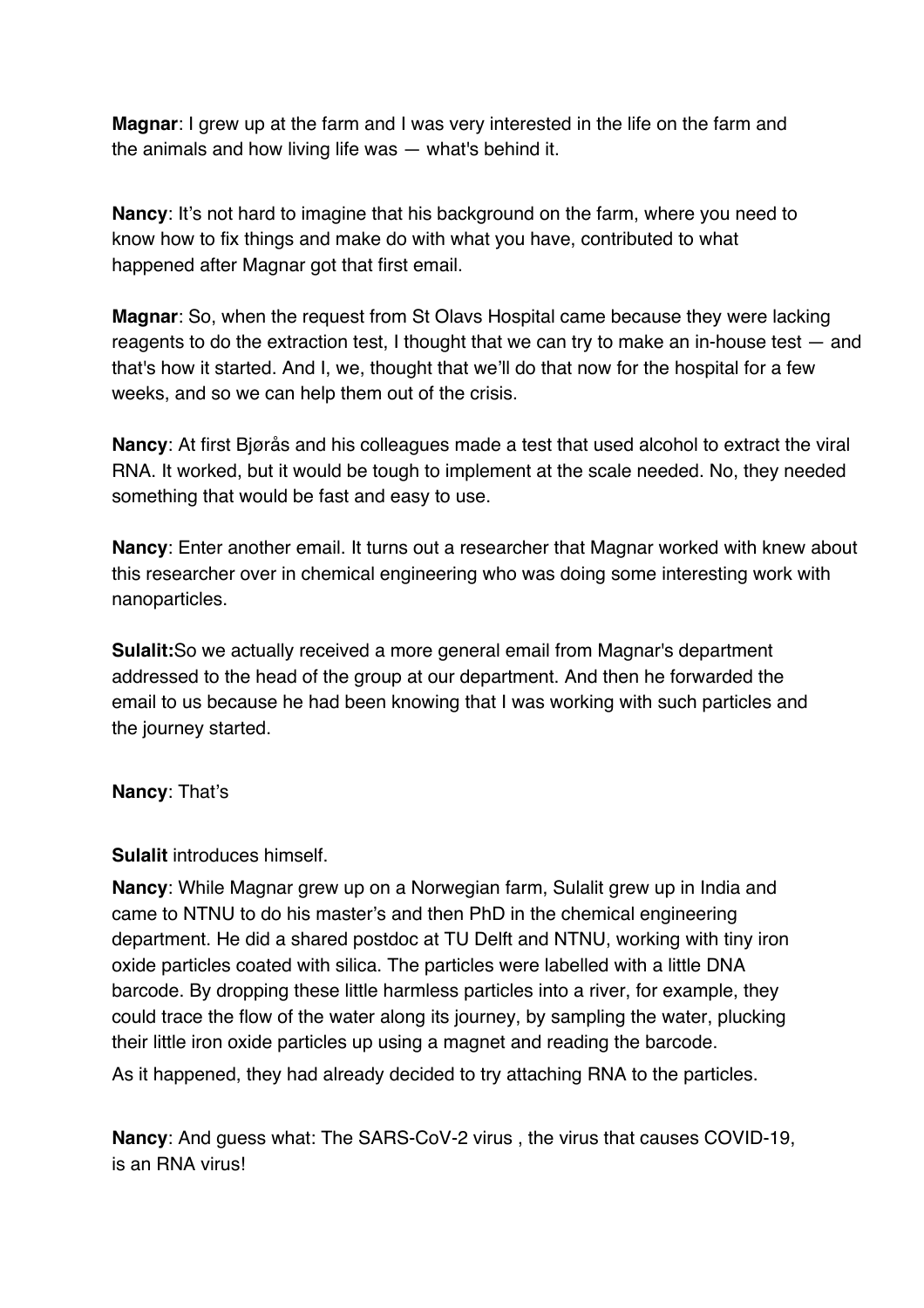**Nancy**: So before we go any further, we need to know how the NTNU test works, and why Sulalit's nanobeads — the ones he once used to study water flows — are important.

**Sulalit**: The coronavirus test is basically done now taking swabs from the patient, mostly from the nose or sometimes from the throat. Once this swab is taken, it's mixed with some chemicals, which Magnar's group has made. And once these are exposed to the chemicals, the virus opens up. Then you get the viral genetic material, which in this case is RNA, and then we add our beads to the process.

**Nancy**: Then, you have to get the RNA from the virus out of the solution, and that's where the use of Sulalit's beads really shines.

**Sulalit:** So what the beads do is that they bind this viral genetic material onto their surface and using a magnet, we can then separate them out later on. We use a different solvent, a different solution where the beads then release this RNA back and then using some known technology, called a PCR polymerase chain reaction, we can find out whether this is the viral RNA or not.

**Nancy**: Those are the two places where the NTNU test cuts the need for chemicals.

The first is if there's RNA from any virus, it's attracted to the beads like bees to honey — no chemicals needed.

The second is that they can use a magnet to take the RNA coated nanobeads out of the solution. Again, no chemicals needed.

The last part of the test that you heard Sulalit describe involves a machine called a PCR — which is short for Polymerase Chain Reaction — to read the genetic code of the RNA. In our case, they did this work down at St Olavs. The PCR results allow the researchers to compare the code of the RNA they get from the patient to the code for the SARS-CoV-2 virus. If they get a match, that means the patient has COVID-19. That also means the test can be used to detect the new variants of the virus that are circulating around the globe now.

**Sulalit**: So with the addition of the beads, what it does is that it's specific to the COVID 19 RNA virus, as a result of which it gives us a very sensitive method of detection.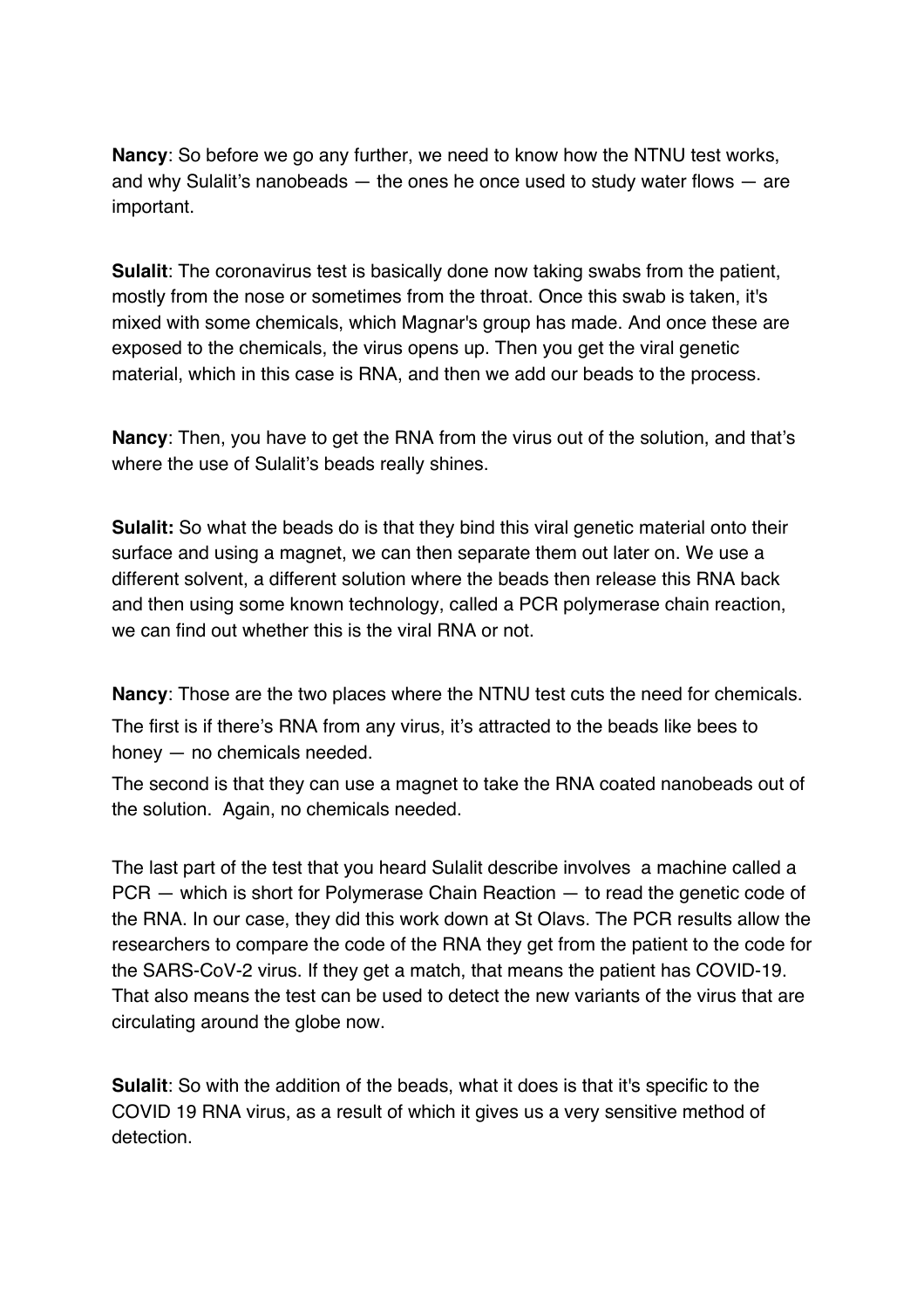**Nancy**: The fact that they can create a coating that is specific to different genetic material is important, and not just because it makes their beads a very sensitive way to detect the coronavirus. I'll talk more about this later.

**Nancy**: OK, so back to late March. One day after the email goes out from St. Olavs, Magnar and Sulalit connect. Magnar again.

**Magnar**: We realized in one day that this is going to work. And then it just escalated.

**Nancy**: And one week after St Olavs sent its plea for help, the hospital got its new tests. The tests were double checked against the few remaining commercial tests the hospital had — and they worked! Not only that, but they were slightly more sensitive than the commercial tests.

**Nancy**: Once it was clear that the NTNU test worked, the Norwegian authorities got interested. Maybe… NTNU could make enough tests for the whole country? Say… 5 million?

Because yes, that's what the authorities asked the university to deliver. Five point one million tests.

But it's one thing to make a small scale test. Making enough tests to really bail out Norway? Well, that's a whole other process. Sulalit again.

**Sulalit**: The initial days were very hard. To be honest, we were working 24 seven, the first two and a half weeks when we are trying to do tests more at a small scale level. And then when we started scaling up, we got in more people into the team. So that was a bit more easy let's say.

**Sulalit**: Initially we produced batches that were capable of producing kits for a thousand tests. And then within a week, we were producing in the range of 10,000 to 20,000 and grew.

**Nancy**: Right from the beginning, there was a core team with people like

**Vegar**: Vegar Ottesen. I'm a postdoctoral fellow at the Department of Chemical Engineering.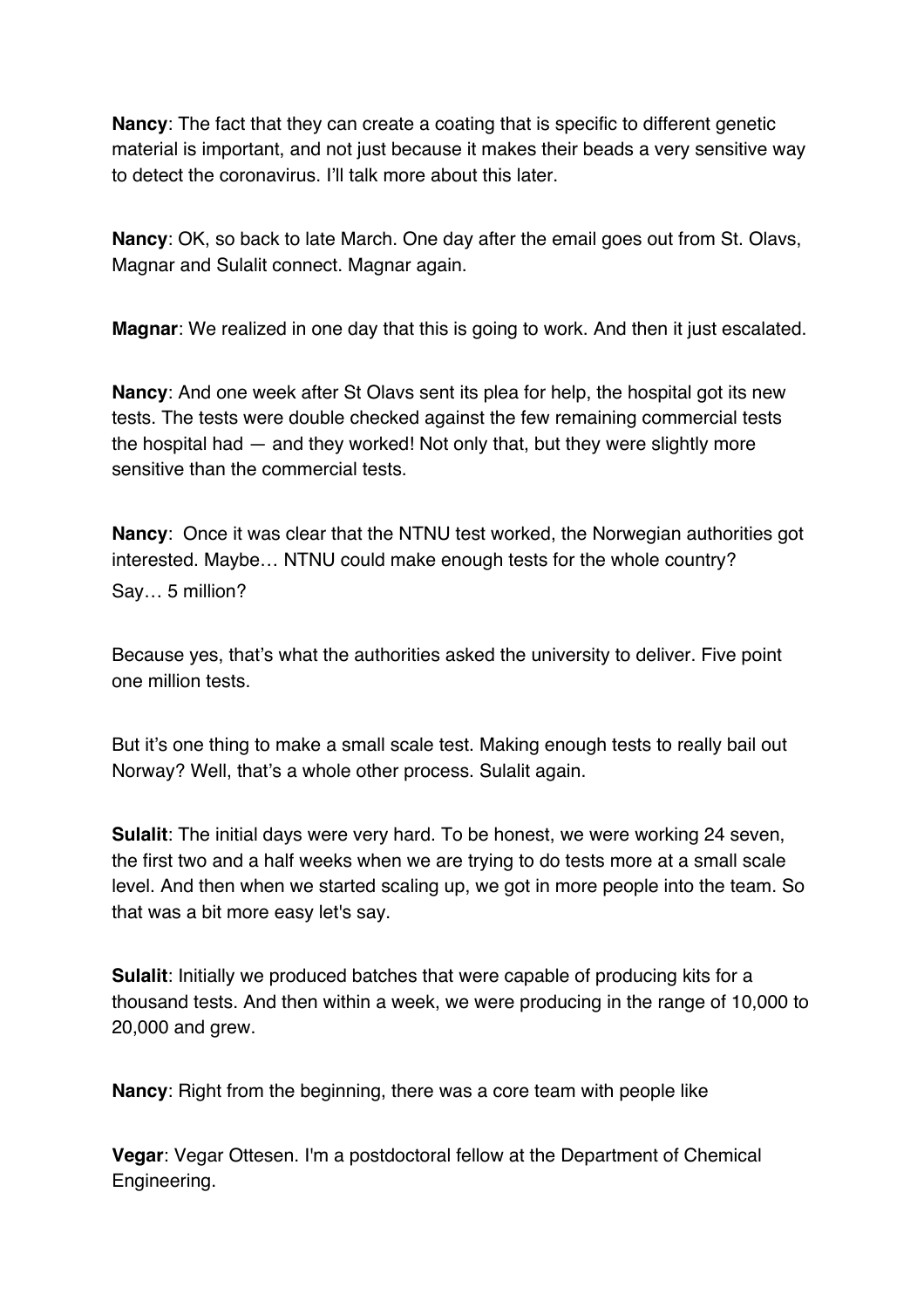**Nancy**: It was Vegar we heard at the top of the podcast, marvelling at how fast the whole process went. His role was to inspect the nanoparticles after they had been made using a powerful microscope,

**Vegar**:characterizing the product to make sure that we got what we wanted to get and that the product quality was adequate for use.

**Nancy**: Then there was

**Anuvansh** :Anuvansh Sharma. I am a PhD candidate at the department of Material Sciences and Engineering at NTNU.

**Nancy**: Anuvansh had been working with Sulalit on the DNA-labeled nanoparticles that they were using to study water flows, but joined the team to make the nanoparticles for the COVID-19 test.

**Anuvansh**: With Sulalit, we were synthesizing the particles, the iron oxide particles and coating them with silica.

**Nancy**: At the peak of production, roughly 30 people were working in three independent groups. They had to make sure if someone caught COVID-19 in one group, the other groups could still keep producing tests. The pressure was intense. Norway needed tests. No one wanted to let the country down.

**Vegar**: So we had different production lines where we're separated in case of infection. So if one production line was infected, we could take that out of production and still maintain a certain volume that we could deliver to the country and to the world.

**Nancy**: To be able to make all these tests, the researchers essentially set up a factory at the university. It wasn't like any factory that you might imagine — it was a bunch of lab workers in a laboratory wearing white coats and goggles in front of lab benches fitted with fume hoods. Those are like big boxes with powerful fans in them to filter and vent potentially harmful gases or vapors from the work.

**Nancy**: I have tons of recordings from the labs at this time, but most of it is kind of boring. When Sulalit walked me down the line of fume hoods to describe the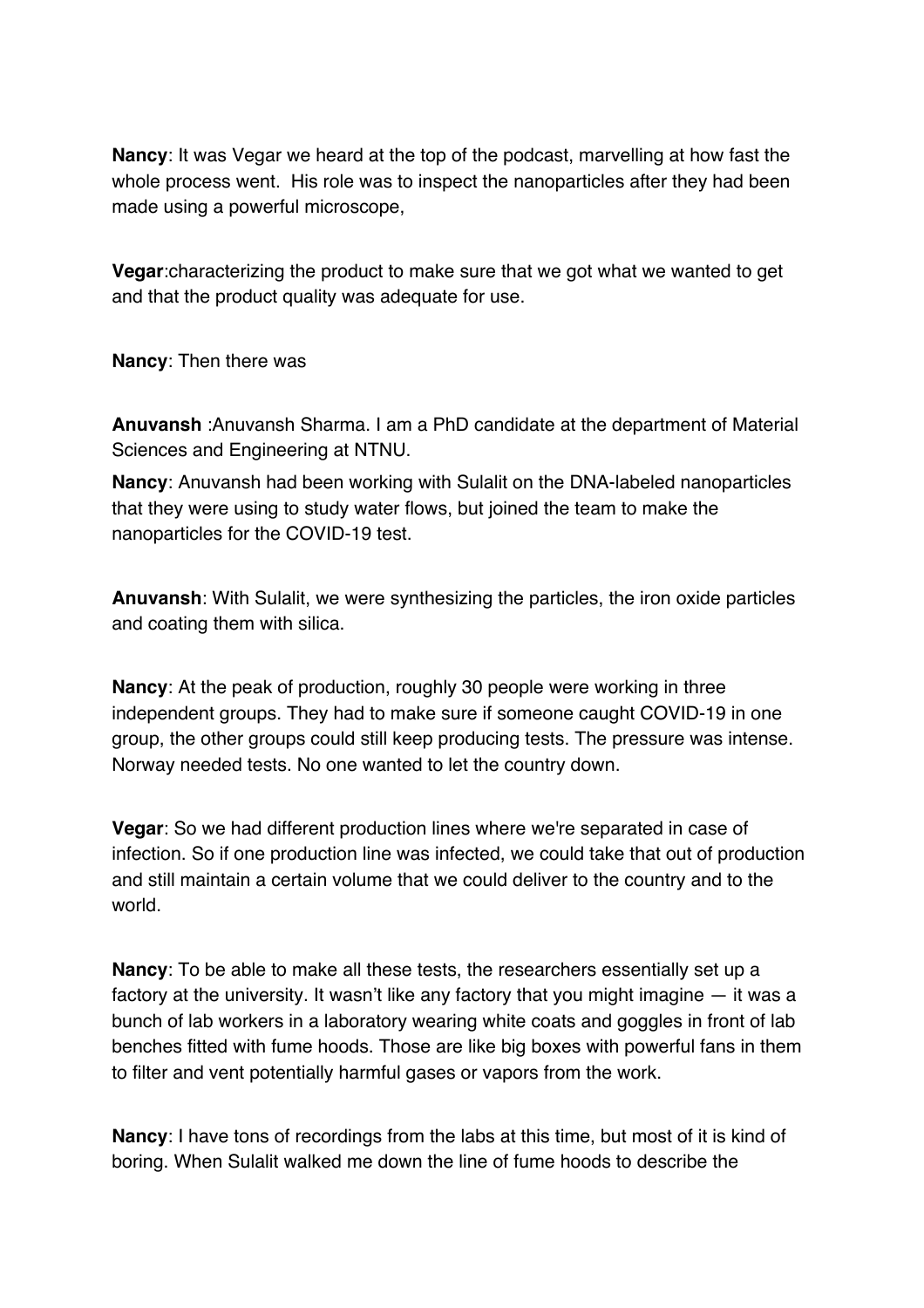production, it really didn't look like a massive factory churning out hundreds of thousands of nanobeads for the tests. In fact, if you have ever taken a chemistry class — that's kind of what it looked like. The only really cool sound I got was the sound of this machine, from the hospital, where they did the actual diagnostic part of the test — exploding the virus and then analysing the genetic material inside. Magnar is explaining to me what the machine is doing. You'll hear him say lysis buffer a bunch of times. (cut from magnar? 4:17 from Z24). That's the solution that pops open the viruses so they release their RNA.

**Magnar**:So you see the magnet, we use some combs that are outside the magnets and now it, actually, the magnet starts to go up and down in the solution with the patient sample and lysis buffer. (great background noise) So it's mixing the patient sample and the lysis buffer. So it will be a homogenous solution. And so what's happening now is that the lysis buffer is breaking up the virus and releasing the RNA into the, into the solution. So when we have done that, after that, we will actually turn on the magnet. So the magnet will attract the RNA.

**Nancy**: And they got good at it. Really good at it. And even though the work was exhausting, the feeling that what they were doing was bailing Norway out — helping the country track the virus — was a very powerful motivator. Sulalit again.

**Sulalit:** It feels really great to have helped society very directly. What, what amazes us, the whole team is that we were looking at producing some beads in a small lab scale, but within two and a half weeks, we were already testing live samples from patients and the system was working very robustly. So that's what we are very proud of in this whole project.

**Nancy**: By the autumn of 2020, when I sat down with Magnar, he and the other lab scientists were contemplating their next steps. Their laboratories had the capacity to make 1.2 million test kits per week.

**Magnar**:The first phase was to initiate production and to deliver to hospitals or to the health authorities in Norway. And the second step was in a way to look at, could we upscale this production so we can deliver abroad because as you know, there is also a huge shortage of reagents abroad.

**Nancy**: Pretty much every university has a technology transfer office, to help researchers with ideas that have commercial potential. This was clearly a natural.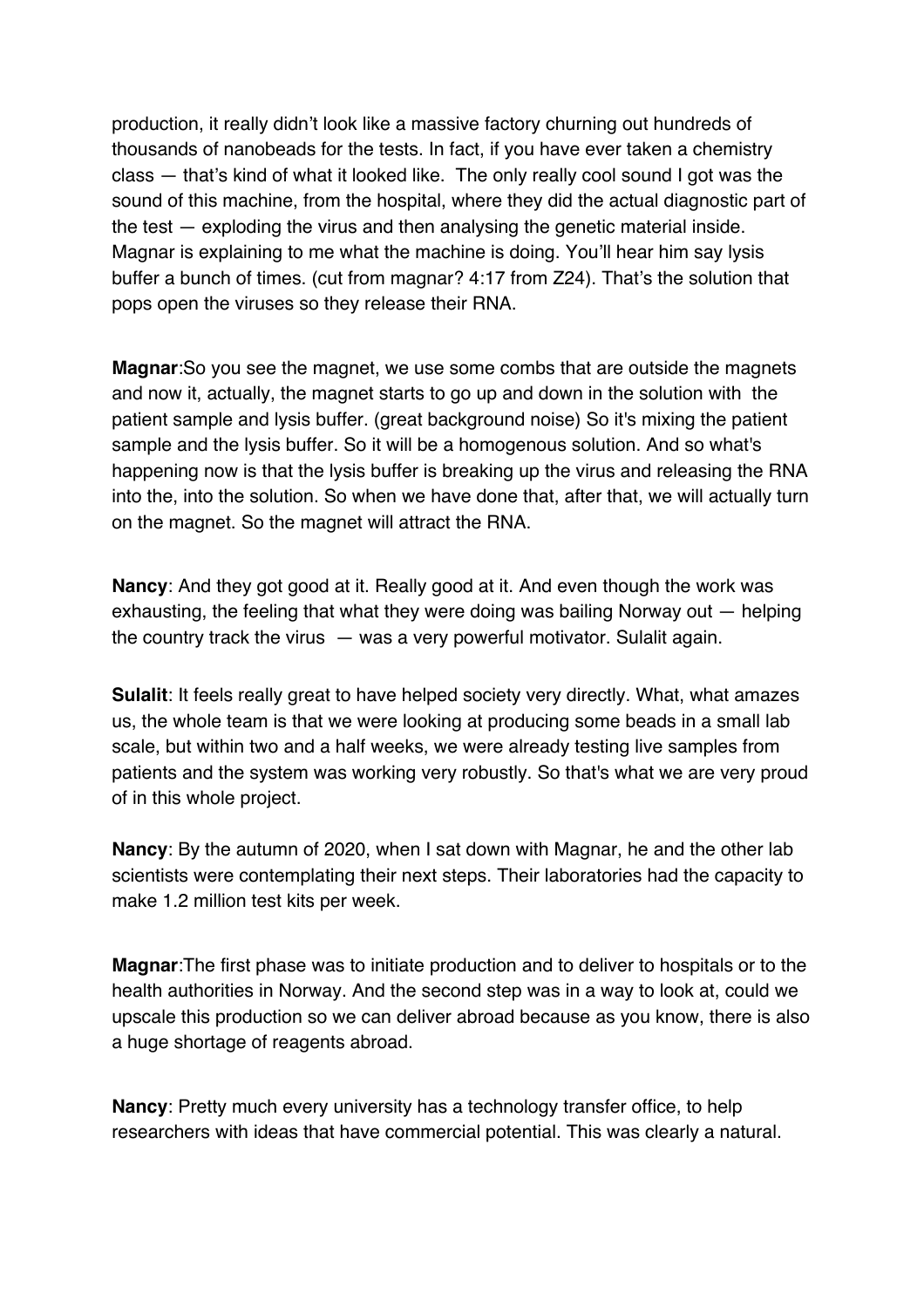**Tonje**:I'm Tonje Steigedal, I'm a business developer at NTNU technology transfer.

**Nancy**: Tonje Steigedal was involved with Magnar and Sulalit and the rest of the team in seeing if they could supply the tests internationally. It took a bit to figure out the logistics, but by the end of September last year, a million NTNU tests were shipped to Denmark and India. Other countries and customers would follow.

**Nancy**: The success of the test raised an important question for the researchers and the folks at Technology Transfer. Should they just go back to life as usual after the pandemic was over — or should they try something different? Tonje Steigedal again.

**Tonje**: It was a special situation and they, they were making the solutions for the hospitals and we had that in place before the summer, and then we were selling out of the university in the fall,

**Tonje**: But it's obviously not sustainable for a university to be a kind of manufacturer and selling this in the, in the market.

**Tonje**: So, uh, we have now we're now in the process of establishing a company, that will continue to bring this to customers nationally and internationally.

**Nancy:** The company, which will be called Lybe, from the first two letters of lysis ... remember Magnar talking about that? And Be from beads. But the company won't just deliver coronavirus tests. Remember early on, when Sulalit was talking about how the coating on the beads could be tailored to attract different kinds of genetic material? The new company will expand on that.

**Tonje**: What's good about this is, uh, this technology can be utilized in in many ways, um, with minor adjustments, it can be used also for other respiratory diagnostics, like the normal flu and the other respiratory viruses. And then we also know that in the diagnostics, in the, in the clinic, there are many, many needs. Some, they do a lot of testing every day. So what we also then need is to come up with solutions that they need also for other microbes bacteria viruses and so on. So we will continue to develop the technology so that it can be used also for, for other diseases.

**Nancy**: Everyone was impressed with the speed of how people have responded and of course, not just in Norway. Who would have guessed that there would be working vaccines roughly year after the pandemic broke? But when I asked people